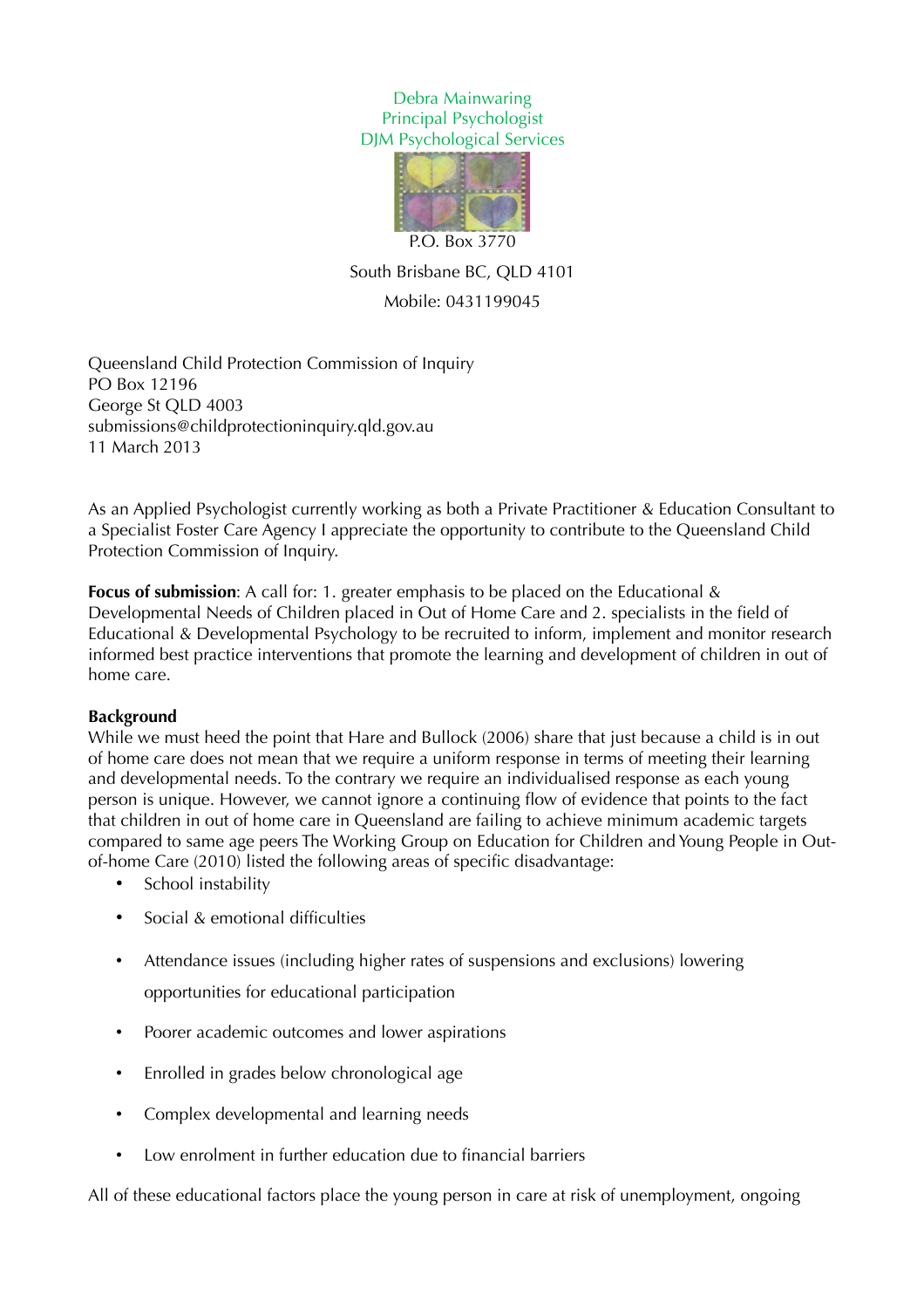mental health difficulties, homelessness and involvement with the criminal justice system.

As a Practitioner with experience in the field of Applied Psychology that spans 28 years across three continents, fulfilling roles as: care professional, class teacher, senior special education teacher, academic, court report writer/ expert witness, and educational & developmental psychologist, I consider that I offer a unique perspective that unites care, educational, legal and mental health contexts.

When I moved to Queensland it was challenging to find that there was no identified role for me in the state system within any department. Despite the fact that international research has identified the unique role that Educational & Developmental Psychologists can make at both a consultation and direct delivery level having 'particular expertise in conducting assessments and providing advice, and should be involved where appropriate in the monitoring process' The Scottish Government, 2009.

The work of Educational Psychologists (EPs) is perceived positively by all members of care teams and has been shown to reduce absconding behaviours as well as truancy and placement breakdown (Osborne et al., 2009).

A report by the Division of Educational and Child Psychology (2006) demonstrated how EPs have specialist skills for working with children:

'. . . they are aware of factors which enhance confidence, emotional wellbeing and allow children to flourish. They have knowledge of how children learn and why they sometimes fail, managing behaviour and knowledge of childhood difficulties . . . they have a contribution to make to understanding the dilemmas of looked after/adopted children such as the feelings of rejection and alienation can have on their functioning and sense of belonging . . .can thereby influence the practice of significant people in the lives of looked after children in the provision of appropriate and effective support.  $(p 9)^{1}$ 

# **What does my Applied (Educational & Developmental) Psychology Practice look like?**

- Systemic Support
	- Schools school development planning to promote trauma sensitive, nurturing environments that benefit the whole school community including on going professional development to regional as well as school-based staff, and parent workshops; relational pedagogy workshops; trauma focused school based group interventions; trauma informed individual therapy; staff support for vicarious trauma; assessments to inform Education Support Plans, recommended interventions and evaluation.
	- Foster care agencies staff development regarding roles and responsibilities in relation to Education Support Plans; demystifying educational acronyms; supporting complex case management; promoting Education at foster care support groups; attachment focused therapeutic interventions that supports the carer-child relationship; Workshops introducing educational technology that supports the sensory, social, emotional, behavioural and learning needs of children in out of home care.
- Family support
	- Psycho-education for both foster carers and birth parents
	- Attachment focused intervention
- Individuals
	- assessments, interventions and/ or mentoring requested by doctors, teachers, carers, case workers and Independent Children's Lawyers. All interactions are simultaneously focused on promoting the social and emotional competence of the young people referred on and relieving their psychological suffering.
- **Supervision** 
	- teachers, youth workers, provisional psychologists, practising psychologists seeking specialist endorsement.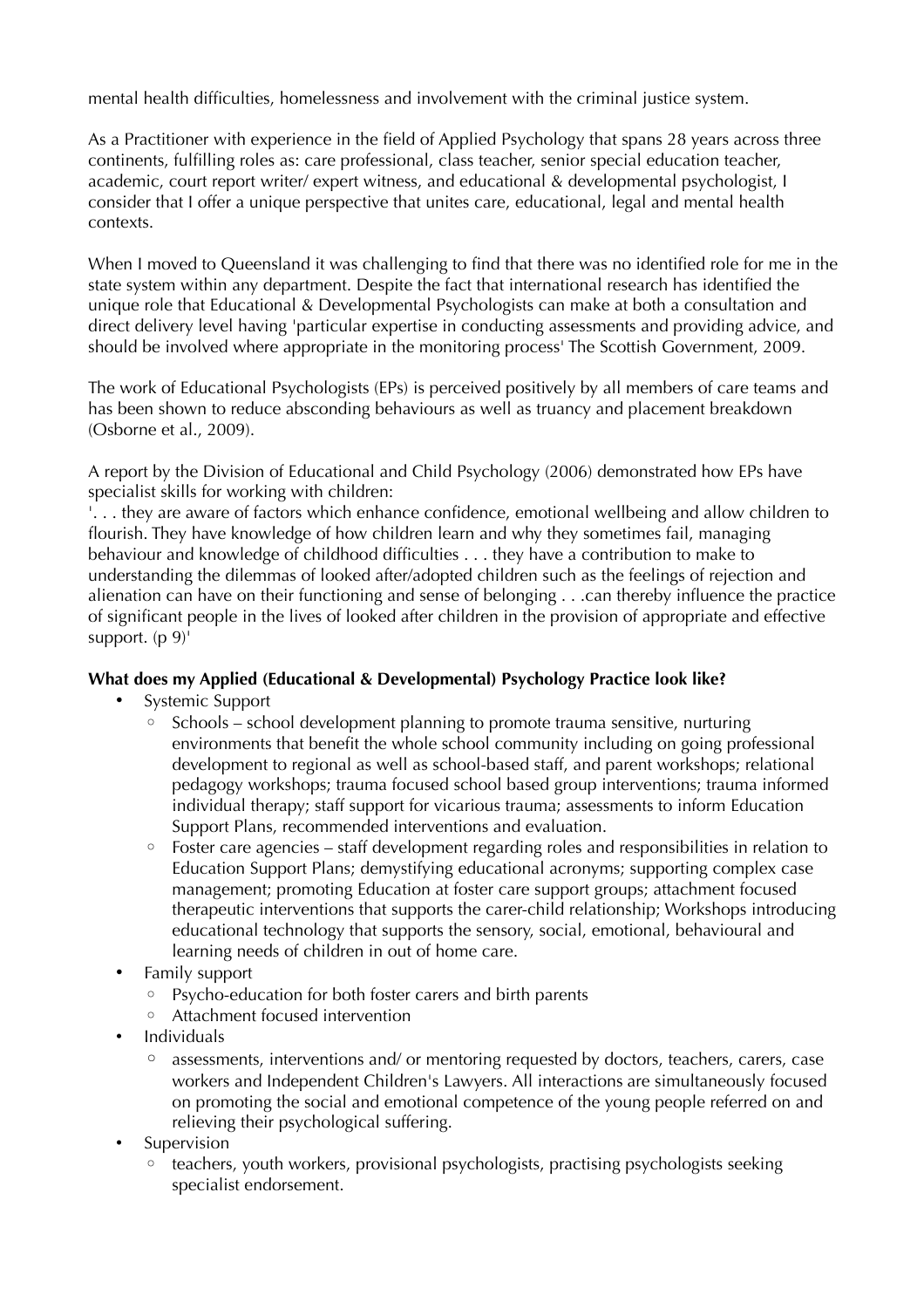### **Introduction**

I have been fortunate to have had the opportunity to contribute to other submissions to this child protection inquiry but consider that there are still urgent issues in relation to the promoting the best educational and developmental opportunities for Queensland's most vulnerable citizens that needs to be shared.

Since opening my Private Practice in Brisbane in 2004, I have provided support for more than 100 children and young people involved with the Child Protection system across the South-East of Queensland and during interstate transitions. The issues I intend to focus on in this submission pertain to my reflections on case work that I consider to be illustrations of high risk contexts that require specialist support and advice in order to promote the learning and development of children and young people with trauma histories.

The high risk contexts I will discuss briefly in terms of their impact on learning & development include:

**Early Years Educational Provision** – in terms of the need for mandatory training on the impact of trauma on child development, and attachment focused intervention.

**Transition to a new care setting** – the benefits of placing priority on maintaining the educational setting and supporting the new foster care relationship in the school setting.

**Transition to a new School Phase** – how consultation with birth parents can be empowering when reunification is being supported.

**Adolescence** – protecting young people who self place with their birth family.

**Interstate transitions** – how interstate education support can mediate the vacuum created by massive delays in transfer of case management between states.

**Transition from Care** – why support needs to continue until 25 years of age if young people are realistically going to engage in higher education and training.

**Developmental Disability** support in schools – why there needs to be access to senior mental health practitioners in all schools.

**Transition to Kinship Care/ Adoption** – why the same level of support is required when children are placed with family members or are offered permanency of care via adoption.

**Survivors of Sexual Abuse** – why schools need access to specialist support and adequate resourcing and the court system needs to provide adequate grants for comprehensive assessment and reporting of developmental and learning impacts of abuse.

**Training of Education, Social Care & Psychology Professionals** – why professionals entering the fields of education, social care and psychology require explicit training in best practice responses to the developmental and learning needs of children who have experienced trauma, abuse and neglect.

The above issues discussed in this submission are not an exhaustive list but are representative of some of the complex case work that has revealed both inadequacies and strengths in the child protection system. The case work illustrations aim to illustrate that professional leadership is required that empowers all stakeholders and promotes shared understanding, open communication between agencies and joined up working between professionals.

**Early Years Educational Provision** – in terms of the need for mandatory training on the impact of trauma on child development, and attachment focused intervention for early years practitioners.

Child A was referred to me by his care team at 5 years of age. I was informed that he had been 'expelled from daycare'. On visiting the setting it became evident that none of the staff had received training on the impact of trauma, abuse and neglect on development and learning. Additionally, other than the Centre Manager, none of the staff felt able to respond to the needs of children who have experienced social, emotional, behavioural or learning difficulties even though research tells us that at least a quarter of children will have some special educational need that needs addressing and that a similar number of children are likely to witness some form of domestic violence. Additonally the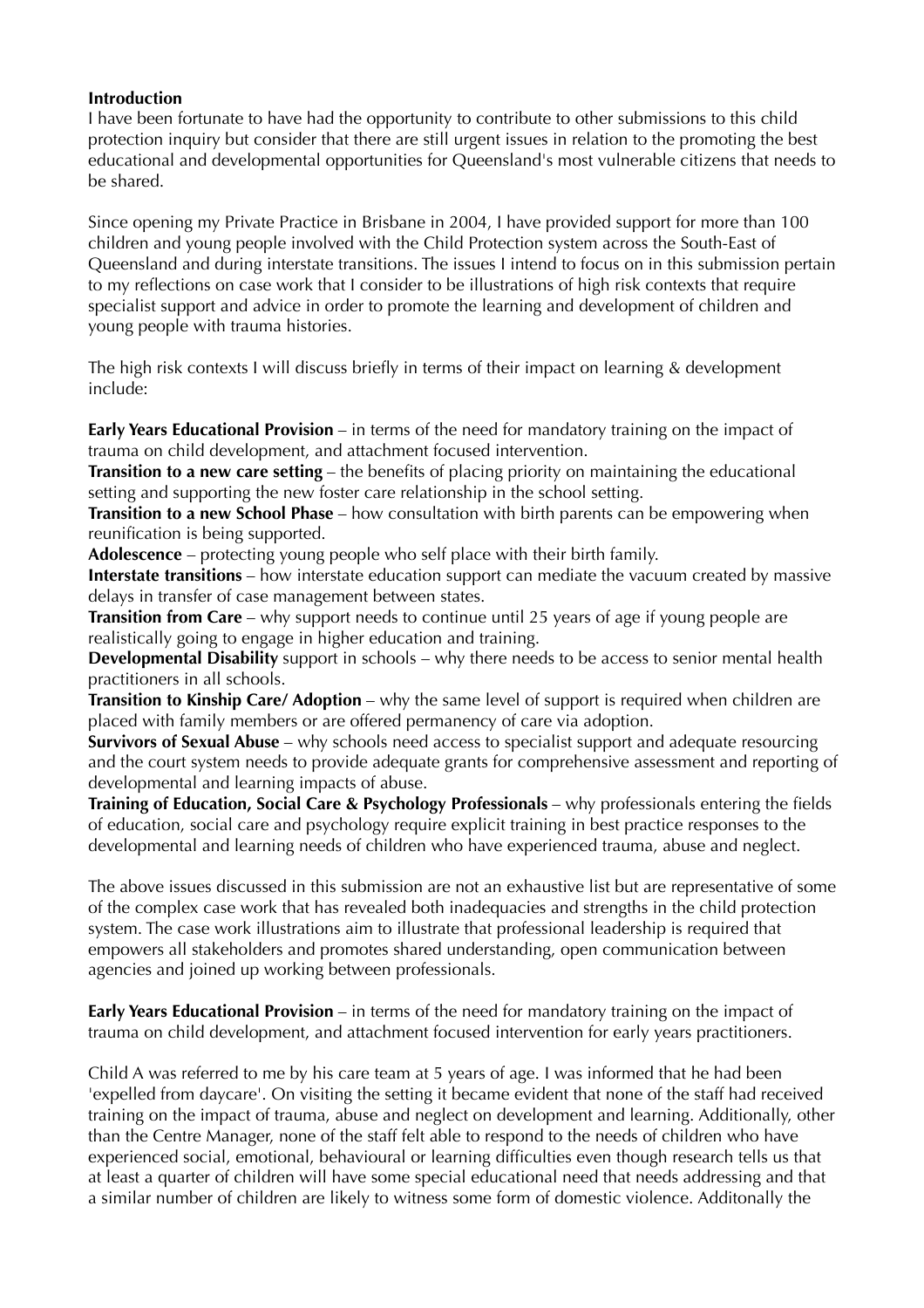care team were under the misguided impression that keeping him back from starting school, although he was of school age, was the best course of action.

Intervention: staff development; advocated multi-professional assessments at foster home and day care to inform a comprehensive educational & developmental advice; prompt negotiation with regional principal education officer regarding a suitable educational setting; referral to a speech and language therapist; facilitated coordinated transition planning between day care, home and school. Outcome: full time school placement with specialist provision for chidlren with speech and language impairment & ongoing assessment and monitoring.

**Transition to a new care setting** – the benefits of placing priority on maintaining the educational setting and supporting the new foster care relationship in the school setting.

Child B – the foster-carer was physically too unwell to sustain placement. A new carer was identified. School referred to me when they learned that Child B was going to leave the school to attend another school 20 km away as it was more convenient for the foster carer. The current school had achieved considerable success with Child B and had wrapped a number of supportive interventions around her needs. Negotiated a stakeholder meeting to include the new carer. Provided assistance in applying for transport funds with the full support of the stakeholder group on the basis of maintaining a secure base for Child B.

Outcome: Child B continues to make progress across all developmental domains at original school – new carer and Child B participate in weekly attachment focused therapeutic intervention to strengthen their relationship.

**Transition to a new School Phase** – how consultation with birth parents can be empowering when reunification is being supported.

Child C is transitioning to high school in a year. The Child Safety Officer contacts me regarding suitable high schools. During interviews with birth mother her school preferences are expressed based on her faith. Schools that meet her criteria are selected and in negotiation with carer a school is selected. Stakeholder meeting called at school. An enrolment request is presented to the school who have never had a child placed in out of home care before. Information is shared during a stakeholder meeting at the selected school.

Outcome: A rationale is created that supports transition to selected school; birth mother and foster carer actively and jointly engage in the process. Child C is accepted. Staff development delivered prior to transition. Comprehensive pastoral plan drawn up based on assessments. Ongoing monitoring of well-being.

**Adolescence** – protecting young people who self place with their birth family.

Young Person D – referred by G.P. for mentoring support and psycho education for birth family. G.P. did not indicate protection orders still current. Comprehensive educational and developmental assessment over time. Liaison with school, Child Safety Officer and G.P. in addition to regular home visits and individual sessions at community locations. Management of litigation between birth parents and Child Safety Department.

Outcome: Young Person D still engaging regularly even when absconding from birth family. Child Safety Officer in favour of interventions but did not inform that orders had changed to supervision until 3 months had passed. Transition from Care Planning no longer relevant. Current capacity assessment has not invited my opinion. Introduced Young Person D to young people who have completed Year 12 and are enrolled in further education. Facilitating regular meetings to maintain high aspirations for future and to support resume writing and part time job applications. Access to yoga and massage to support trauma therapy is sponsored by community members following advocacy.

**Interstate transitions** – how interstate education support can mediate the vacuum created by massive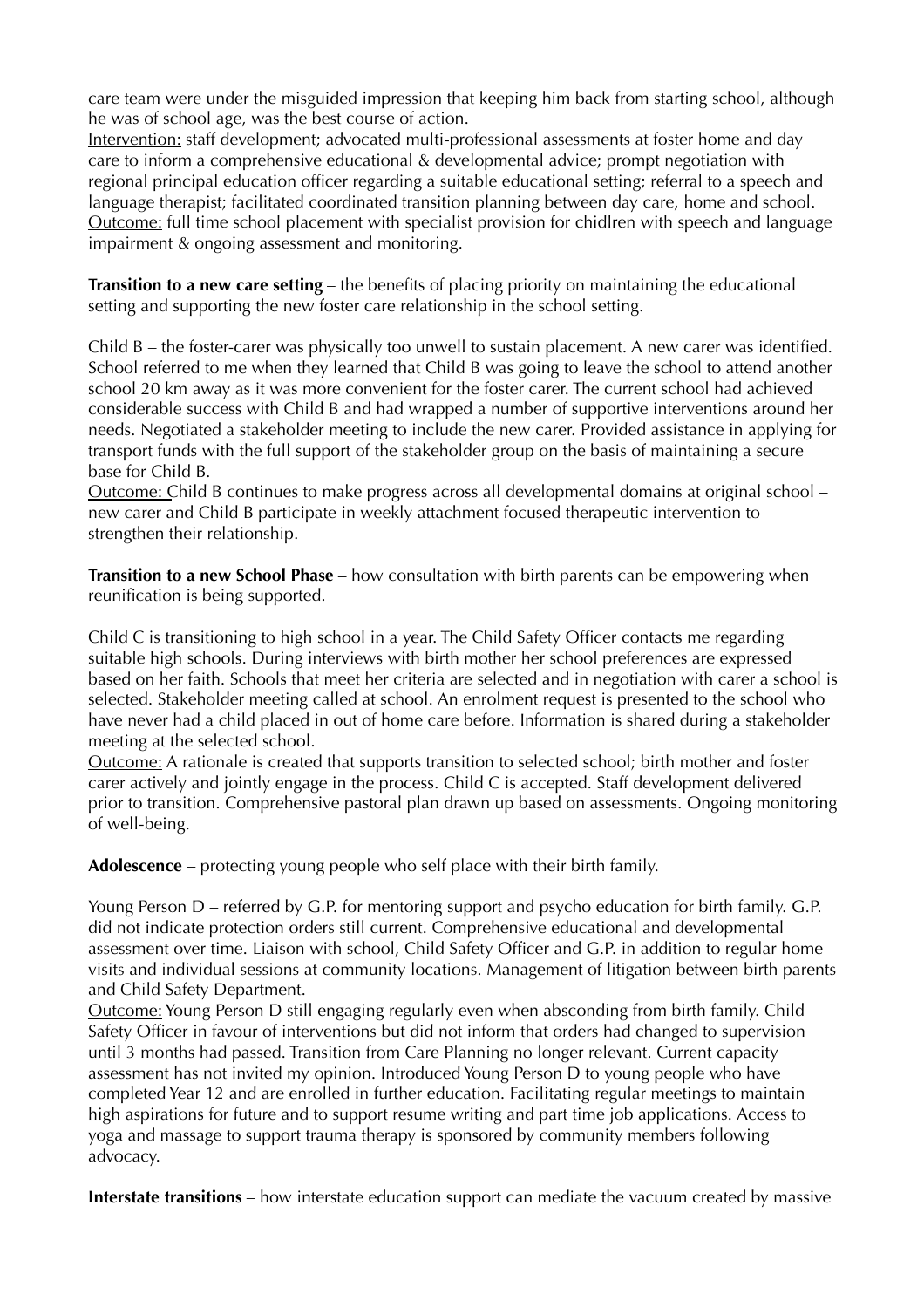delays in transfer of case management between states.

Child E – referred by case manager to support educational needs during foster carers relocation inter state. Comprehensive educational and developmental assessment and report preparation based on information provided by extensive group of stakeholders. Informed that due to Child Safety protocol no liaison can occur between Child Safety Officers across state boundaries. Contact Regional Education Office in new state and organise a stakeholder meeting at foster carer's chosen school. Report shared at the meeting and a support plan facilitated.

Outcome: Regional Senior Education Officers in new state facilitated applications to fund a support plan in school. Training offered to school and support sought for Foster Carer via community agencies.

Outcome: 18 months later the case still had not transferred to a new Child Safety Officer.

**Transition from Care** – why support needs to continue until 25 years of age if young people are realistically going to engage in higher education and training.

Young Person F was referred by Case Worker as she was having difficulty engaging him in transition from care discussions and future planning. A comprehensive assessment revealed that although his abilities to think and reason were in the above average range he had a significant speech and language impairment. Young Person F had spent his high school attached to a special education unit under the assumption that he was intellectually impaired. Further enquiries with the Young Person F revealed that he had been assessed by a Speech and Language Therapist at the age of 7 and he identified the location of the clinic. The report had been shared with school and the Child Safety Department but had been lost when he transitioned to a new school.

Outcome: Negotiated a new Speech and Language Assessment and sessions to create a 'language passport' for Young Person F that he could use to support independent living arrangements in the community. Additionally an iPad was purchased from transition from care funding and communication aids uploaded to support independence. While Young Person F was keen at transition to enrol in a further education course and was intellectually capable of participation in further study, supporting payment for this and independent living is too challenging on a disability pension.

**Developmental Disability** support in schools – why there needs to be access to senior mental health practitioners in all schools.

Young Person G has received diagnoses of post traumatic stress disorder (PTSD), generalised anxiety disorder and reactive attachment disorder. Referral was made by the school principal. While the school has a Guidance Officer, consistent with the majority of schools in Queensland, few of these positions are filled by registered psychologists. Around 10% of children with a trauma history develop full blown PTSD and need specialised intervention. Many are referred to specialised services outside of school but sadly few provide in school intervention modelling. School require practical trauma focused advice and sharing of successful strategies that promote emotional regulation, anxiety reduction and social skill development and can easily be incorporated into the daily school schedule. A dedicated advisory visiting teacher for children in out of home care who is a trained mental health professional would be ideal for this position.

Outcome: planned twice weekly, trauma focussed, school based intervention on hold until current clinic based weekly intervention ceases. Young Person G is suspended repeatedly as school are unable to cope with his frequent mood swings, inability to let go of a disagreement with others and his belief system that views himself as a victim of others wrongdoings in spite of evidence to the contrary.

**Transition to Kinship Care/ Adoption** – why the same level of support is required when children are placed with family members or are offered permanency of care via adoption.

Young Person H was referred to me by her Independent Children's Lawyer. She had a significant,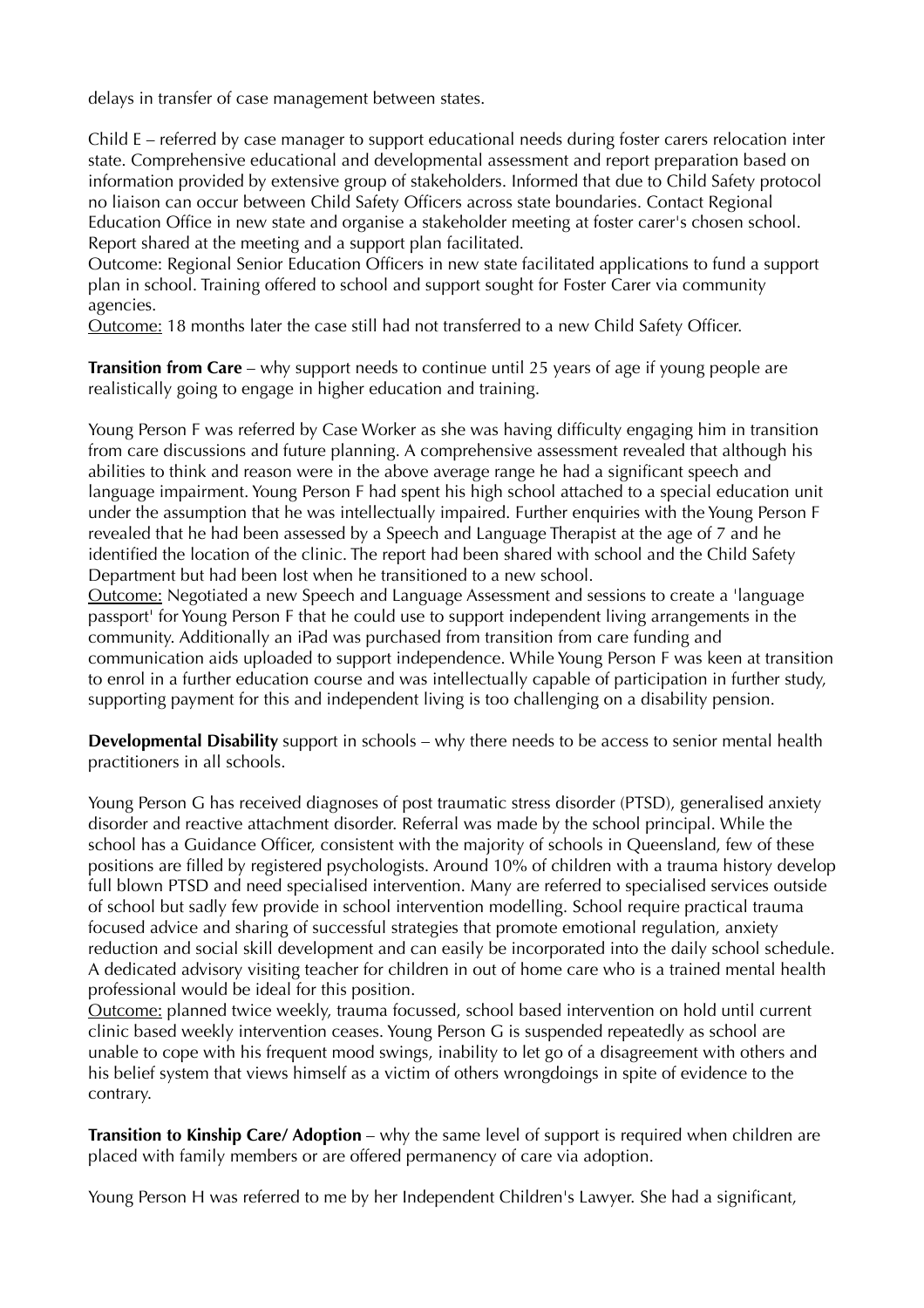trauma history. Some members of the family wanted to formally adopt her while others were in favour of a kinship care arrangement. She was struggling at school and frequently suspended. Comprehensive assessment revealed that she had a specific learning difficulty and adjustments to tasks, teaching pedagogy and assessment tasks were required. School were extremely cooperative but they did not have a mental health professional on site. The kinship carer benefited greatly from the support of the care agency. Had she opted to adopt Young Person H she would have lost this crucial support.

Outcome: a rationale supported a comprehensive mental health plan for young Person H and her carer. This could not be adequately funded by either school or Child Safety once Medicare funds had been exhausted. Facilitated mediation between fractured family members, resolution that main carer continues to be supported as a kinship carer with access to a case worker. Access to flexible learning arrangements is being sought.

**Survivors of Sexual Abuse** – why schools need access to specialist support and adequate resourcing and the court system needs to provide adequate grants for comprehensive assessment and reporting of developmental and learning impacts of abuse.

Child I was referred by her Independent Children's Lawyer. After many requests for information and a focused question to guide the line of inquiry and assist the courts most effectively. I was informed that the court wished to know if the child was still suffering from the abuse (perpetrator had been imprisoned) and what future impacts would the abuse have on her learning and development. I was to be required to prepare a report on my findings and appear in court to support the written evidence. I was also informed that a grant had been sought up to the sum of \$300 for the written work and \$30 for court appearance. I am intrigued to know what type of report I could produce at that price. Given the complexity of proceedings and the family history that led up to the abuse and the circumstances following the abuse I estimated at least a week of evidence gathering from family, case workers, school and, of course, time with Child I.

Outcome: I decided to complete the work in the best interests of the child as I was fearful of a report being prepared consisting of clinical opinion alone with minimal collation of evidence. I am aware that in other states the court respects the Australian Psychological Society recommended fees which were at the time approximately \$180 per hour, currently \$220 per hour. It is disappointing that the legal system in Queensland relies on good will for such crucial matters.

**Training of Education & Psychology Professionals** – why professionals entering the fields of education and psychology require explicit training in best practice responses to the developmental and learning needs of children who have experienced trauma, abuse and neglect and have access to new research, policy and practice developments throughout their career.

I have seized the opportunity to provide guest lectures to preservice teachers and Honours year psychology students. It is evident that their often training lacks sufficient explicit guidance in best practice responses to children who often demonstrate pain based behaviour in the classroom. The relational approaches required by children who have experienced trauma, abuse and neglect benefit all children and the staff themselves, promoting everyone's personal, social, emotional and behavioural development and learning. Collaboration between university course coordinators and senior practitioners in the field of child protection is both an essential and effective form of social investment. It is far easier to share this with professionals in training where they exist in large groups in one setting than attempting to catch up with their lack of training once dispersed into various roles and locations.

Another crucial area of training for all professionals is in cultural competence. Too often I have observed mismanagement of cases due to misunderstandings and lack of culturally appropriate methods of communication. This is not always deliberate. Unfortunately some of us are unaware of how biased our cultural perspectives are. Cultural competence is often misplaced as 'awareness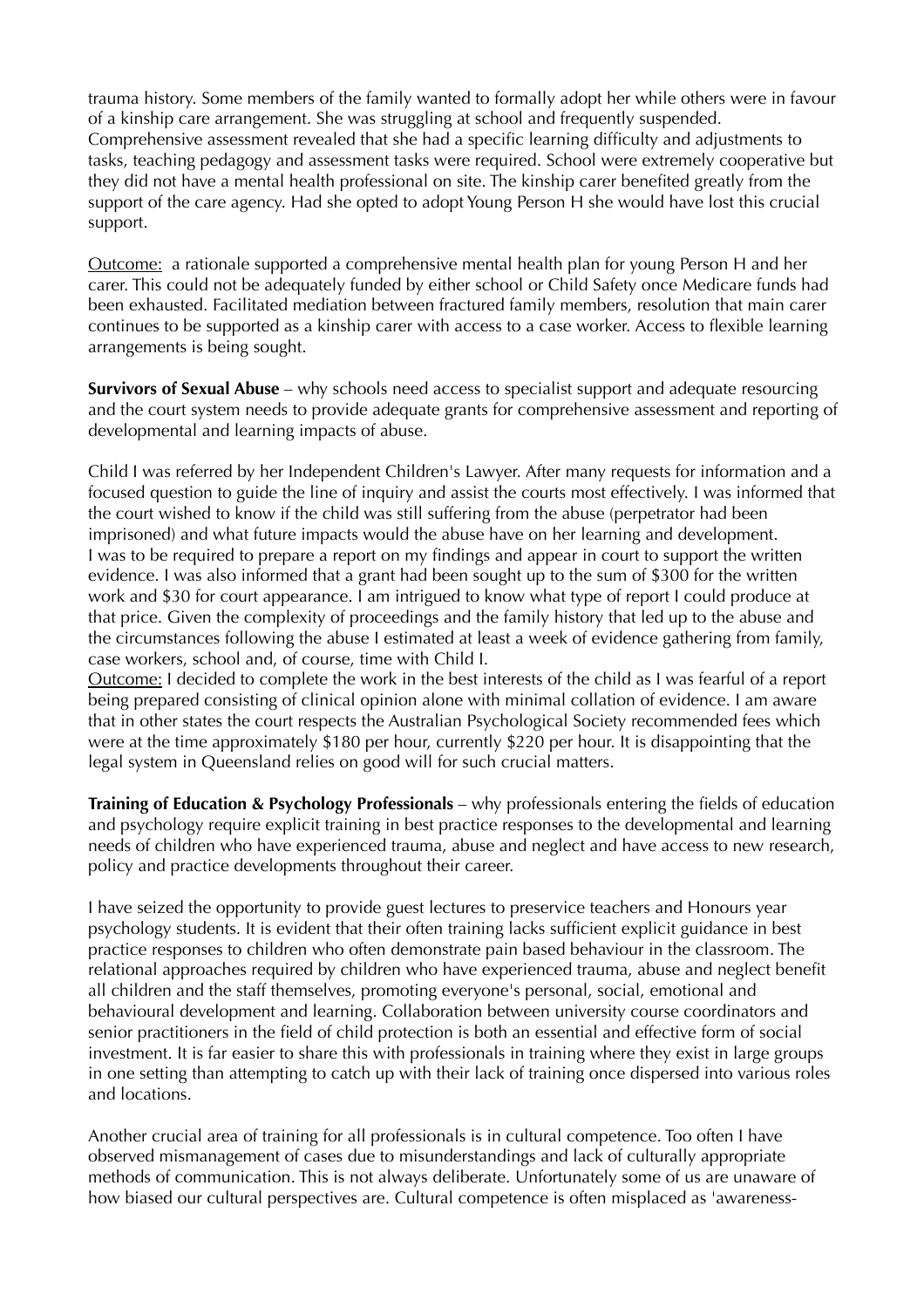raising'; few professionals appreciate that it takes long term investment in a blend of skill development, multi-layered knowledge and values acquisition (Ranzijn st. al., 2009).

#### **Summary & Recommendations**

I have found that the data collection in relation to the educational and developmental outcomes of children in out of home care is still scant, quality varies, much information is missing or not shared between agencies or within agencies.

All of the cases I have been involved in require an enormous investment of time to obtain permissions to commence work, negotiate information collection to inform the work and then provide feedback to often large groups of stakeholders. Education information is often missing from care system databases particularly around attendance where there is negotiated attendance in place for the young person particularly when attending more than one setting, such as an alternative education program or a traineeship. Similarly, many schools did not have current information about care arrangements and in many cases the young person did not have a key worker allocated to them.

I am in agreement with other submissions in that when it comes to education the principles are the same as those for care arrangements:

- Child focused individualised educational plans are best guided by the young person's interests and based on a balance between their strengths and needs that are identified collaboratively through joined up working and sharing understandings.
- Providing educational support at multi-systemic levels allowing the whole education experience for the child to transform in order to respond best to his/her needs.
- Our educational practice must be based on evidence and all interventions need to be evaluated thoroughly to demonstrate effectiveness in supporting the child.
- Building the capacity of carers (through professional training) and biological family members (via community support) to support the education of children when they enter the system and when they return to their biological family at reunification or at transition from care as many opt to do or are forced to do. Few children in Queensland society are forced to leave home at 18 years of age. Most young people who enter further education are supported by their families until they graduate or complete post graduate studies. Why do we expect our most vulnerable young people to cope with the demands of living independently while engaged in a program of study when we do not expect it of our own children?
- Work to remove the social conditions, predominantly poverty, that lead to children's entry in to the system in the first place by following the wisdom and leadership of people like Geoffrey Canada (Tough, 2008) who revolutionised educational opportunities for young, black Americans in the Harlem district of New York by engaging the whole community in the education of each child.
- Culturally competent educational responses to Aboriginal and Torres Strait Islander children and young people's developmental and learning needs including the training, mentoring and recruitment of Indigenous teachers.

## **Conclusion**

Children and young people in out of home care require comprehensive, individualised support for their personal, social, emotional, behavioural and learning needs that arise from their trauma background and serve as barriers to their education. It is the responsibility of the state acting as the corporate parent of a child in out of home care to ensure that these needs are identified swiftly and intervention is delivered early and within a sustainable, respectful, culturally appropriate framework of support. The *Education Matters* report produced by the Working Group on Education of Children and Young People in Out of Home Care (2010) calls for the need for agencies and professionals, including those in private practice, to work together for the benefit of our most vulnerable members of society. Failure to do so can result in poorer outcomes not only for the children in out of home care but for society as a whole when they transition from care ill-prepared for the demands and expectations of our society.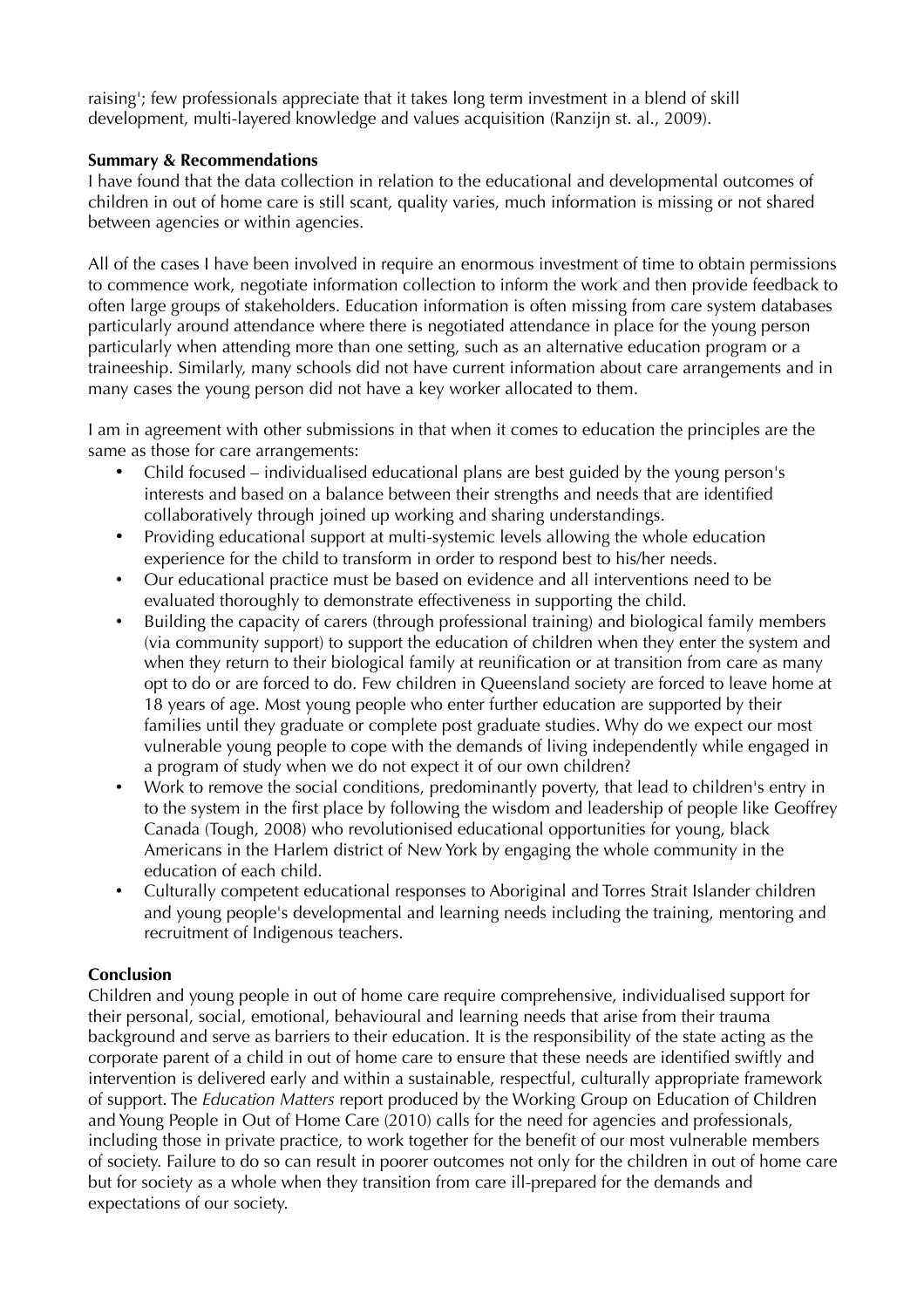For the collaboration required for corporate parenting to be effective in relation to education there needs to be good communication between agencies and professionals, particularly between schools and care teams. Good communication requires a shared understanding of roles and responsibilities. This can only occur within the context of rolling programs of appropriate training and professional development. This needs to be driven by the facilitative leadership of senior managers whose experience has crossed the care, education and mental health boundaries. Applied Educational & Developmental Psychologists are particularly suited to this role due to their unique training in two professions that support the child. As the French poet Valery (1871-1945) wrote: 'the purpose of psychology is to give us a completely different idea of the things we know best'. Some of the difficulties faced by carers and teachers supporting children's development and learning is obvious others are complex and multi-layered. What is important is our training in developing individualised plans that build on strengths of the carer, teacher and child and adjust the environment that suits the child at a particular point in their development using evidence based approaches. Applied psychologists add a unique perspective to support the challenges faced by carers, teachers and the children themselves as they traverse through challenging periods of emotional development, via structured, developmentally appropriate questioning and the use of research based interventions and tools.

I trust that this submission assists the inquiry in considering the educational and developmental needs of children placed in out of home care. I end my contribution with the voice of a child in care: "We need extra support and help if we're struggling. Using activities that a person likes is the best way to educate them. I like drama and you could do all sorts of things connected to drama, like connecting to English. People find school really boring but people learn more when they are having fun... Talk to people, get to know what they're like. Get to know their strengths. You'll need to concentrate on their weaknesses, but don't push their weaknesses too much. School teachers could learn a lot from us kids, like we can learn a lot from them. If we work together, I believe we can both come to a conclusion."

Yours Sincerely,

Debrager

#### **Debra Mainwaring-Betts**

B.Sc. (Hons) Psych, M.Sc., M.Ed., P.G.C.E., M.A.P.S., C. Psychol. (UK) Registered Psychologist, AHPRA Registration No: PSY0001607260 Registered Teacher, Queensland College of Teachers Accredited Supervising Psychologist & Endorsed Educational & Developmental Psychologist Member of Australian Psychological Society College of Educational & Developmental Psychologists British Psychological Society, Chartered Psychologist, Division of Educational & Child Psychologists

#### **Key references that may assist the inquiry and contributed to this submission:**

- 1. Bomber, L. (2007). *Inside I'm Hurting*. London: Worth.
- 2. Bomber, L. (2011). *What about me? Inclusive Strategies to support pupils with attachment difficulties make it through the school day*. London: Worth.
- 3. Division of Educational and Child Psychology (2006). *Report of the Working Group on Educational Psychology Service Practice with Looked After Children*. Leicester: British Psychological Society.
- 4. Donnelly, R.R. (2009). *Improving the Education of Looked After Children: A Guide for Local*